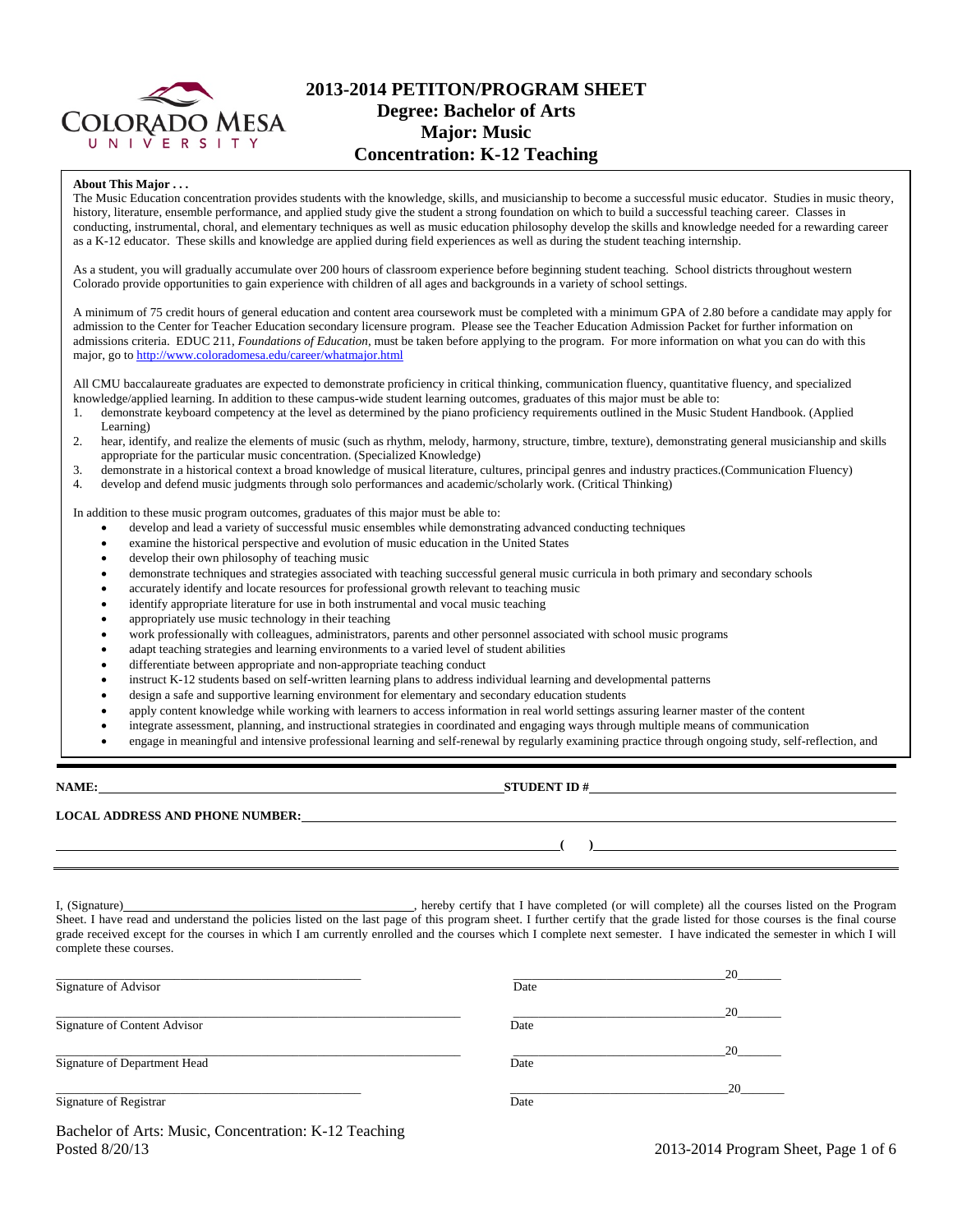# **Students should work closely with a faculty advisor when selecting and scheduling courses prior to registration.**

Degree Requirements:

- 126 semester hours total (A minimum of 28 taken at CMU in no fewer than two semesters).
- 40 upper division credits (A minimum of 15 taken at the 300-400 course levels within the major at CMU).
- 2.80 cumulative GPA or higher in all CMU coursework
- 2.80 cumulative GPA or higher in coursework toward the major content area
- Pre-collegiate courses (usually numbered below 100) cannot be used for graduation.
- A cumulative grade point average of 2.8 or higher must be maintained for each of 3 areas: content courses, education courses and overall GPA
- A student must follow the CMU graduation requirements either from 1) the program sheet for the major in effect at the time the student officially declares a major; or 2) a program sheet for the major approved for a year subsequent to the year during which the student officially declares the major and is approved for the student by the department head. Because a program may have requirements specific to the degree, the student should check with the faculty advisor for additional criteria. It is the student's responsibility to be aware of, and follow, all requirements for the degree being pursued. Any exceptions or substitutions must be approved by the student's faculty advisor and Department Head.
- See the "Undergraduate Graduation Requirements" in the catalog for additional graduation information.
- Students must PASS the PLACE exam in the content area prior to beginning the internship. Also, ALL other coursework toward the degree must be successfully completed prior to the internship.
- When filling out the program sheet a course can be used only once.

**GENERAL EDUCATION REQUIREMENTS** (31 semester hours) See the current catalog for a list of courses that fulfill the requirements below. If a course is on the general education list of options and a requirement for your major, you must use it to fulfill the major requirement and make a different selection within the general education requirement.

| Course No Title                                                             |          | Sem.hrs Grade Term/Trns |
|-----------------------------------------------------------------------------|----------|-------------------------|
| <b>English</b> (6 semester hours, must receive a grade of "B" or better and |          |                         |
| must be completed by the time the student has 60 semester hours.)           |          |                         |
| <b>ENGL 111 English Composition</b>                                         | $\Delta$ |                         |
| <b>ENGL 112 English Composition</b>                                         | 3        |                         |

**Math:** MATH 110 **or higher** (3 semester hours, must receive a grade of "C" or better, must be completed by the time the student has 60 semester hours.)  $MATH 1$ <sub>\_\_\_\_\_</sub>\_\_

\_\_\_\_\_\_ \_\_\_\_ \_\_\_\_\_\_\_\_\_\_\_\_\_\_\_\_\_\_\_\_\_\_\_\_ \_\_\_\_ \_\_\_\_\_ \_\_\_\_\_\_\_\_

\_\_\_\_\_\_ \_\_\_\_ \_\_\_\_\_\_\_\_\_\_\_\_\_\_\_\_\_\_\_\_\_\_\_\_ \_\_\_\_ \_\_\_\_\_ \_\_\_\_\_\_\_\_

**Humanities** (3 semester hours)

**Social and Behavioral Sciences** (6 semester hours) \*PSYC 233 Human Growth & Development 3 \_\_\_\_\_ \_\_\_\_\_\_\_\_

\*Must earn a "B" or higher

**Natural Sciences** (7 semester hours, one course must include a lab) \_\_\_\_\_\_ \_\_\_\_\_\_\_\_\_\_\_\_\_\_\_\_\_\_\_\_\_\_\_\_\_\_\_ \_\_\_\_ \_\_\_\_\_ \_\_\_\_\_\_\_\_

\_\_\_\_\_\_ \_\_\_\_\_\_\_\_\_\_\_\_\_\_\_\_\_\_\_\_\_\_\_\_\_\_\_ \_\_\_\_ \_\_\_\_\_ \_\_\_\_\_\_\_\_ \_\_\_\_\_\_ \_\_\_L\_\_\_\_\_\_\_\_\_\_\_\_\_\_\_\_\_\_\_\_\_\_\_\_ \_\_\_\_ \_\_\_\_\_ \_\_\_\_\_\_\_\_

\_\_\_\_\_\_ \_\_\_\_\_\_\_\_\_\_\_\_\_\_\_\_\_\_\_\_\_\_\_\_\_\_\_ \_\_\_\_ \_\_\_\_\_ \_\_\_\_\_\_\_\_

**History** (3 semester hours)

| schedunng courses prior to registration.<br>Course No Title        |   | Sem.hrs Grade Term/Trns |
|--------------------------------------------------------------------|---|-------------------------|
| <b>Fine Arts</b> (3 semester hours)<br>MUSA 220 Music Appreciation | 3 |                         |

| <b>Kinesiology</b> (3 semester hours) |  |
|---------------------------------------|--|
| KINE 100 Health and Wellness          |  |
|                                       |  |
|                                       |  |
| Applied Studies (2 semester bours)    |  |

**OTHER LOWER DIVISION REQUIREMENTS**(6 semester hours)

|                           | <b>Applied Studies</b> (3 semester hours) |  |  |
|---------------------------|-------------------------------------------|--|--|
|                           | SPCH 102 Speechmaking                     |  |  |
| Must earn a "B" or higher |                                           |  |  |

### **FOUNDATION COURSES** (23 Semester hours)

|          | Must pass all courses with a "C" or better |   |  |
|----------|--------------------------------------------|---|--|
| MUSA 111 | Music Technology                           |   |  |
| MUSA 114 | Theory I                                   |   |  |
| MUSA 115 | Theory II                                  |   |  |
| MUSA 116 | Ear Training & Sightsinging I              | 2 |  |
| MUSA 117 | Ear Training & Sightsinging II 2           |   |  |
| MUSA 214 | Theory III                                 |   |  |
| MUSA 215 | Theory IV                                  |   |  |
| MUSL 1   |                                            |   |  |
| MUSL 1   |                                            |   |  |
| MUSL 2   |                                            |   |  |
| MUSP 1   |                                            |   |  |
| MUSP 1   |                                            |   |  |
| MUSP 2   |                                            |   |  |
|          |                                            |   |  |

#### **BACHELOR OF ARTS in MUSIC: K-12 Teaching Concentration (66 semester hours)**   $\mathcal{L}_{\text{max}}$  pass  $\mathcal{L}_{\text{max}}$  and  $\mathcal{L}_{\text{max}}$  or  $\mathcal{L}_{\text{max}}$

|                 | $\mu$ is pass an courses for credit with a $\sim$ or better |                |                                              |
|-----------------|-------------------------------------------------------------|----------------|----------------------------------------------|
|                 | <b>Music Core</b> (24-25 Semester Hours)                    |                |                                              |
| <b>MUSA 101</b> | Concert Attendance (8 semesters) 0                          |                |                                              |
| <b>MUSA 101</b> | <b>Concert Attendance</b>                                   | 0              |                                              |
| <b>MUSA 101</b> | <b>Concert Attendance</b>                                   | 0              |                                              |
| <b>MUSA 101</b> | <b>Concert Attendance</b>                                   | 0              |                                              |
| <b>MUSA 101</b> | <b>Concert Attendance</b>                                   | 0              |                                              |
| <b>MUSA 101</b> | <b>Concert Attendance</b>                                   | 0              |                                              |
| <b>MUSA 101</b> | <b>Concert Attendance</b>                                   | 0              |                                              |
| <b>MUSA 101</b> | <b>Concert Attendance</b>                                   | 0              |                                              |
| <b>MUSA 250</b> | <b>Beginning Conducting</b>                                 | $\overline{2}$ |                                              |
| <b>MUSA 268</b> | <b>Beginning Jazz Improvisation</b>                         | 1              | <u> 1989 - Johann Barnett, fransk kongre</u> |
|                 | (MUSA 268 is for instrumental and keyboard students only)   |                |                                              |
|                 | (Select 3 credits from MUSA 302, 303, 304 or 319)           |                |                                              |
|                 |                                                             |                |                                              |
| <b>MUSA</b>     |                                                             | 3              |                                              |
| MUSA 317        | Orchestration                                               | 2              |                                              |
| MUSA 326        | Music History I                                             | 3              |                                              |
| <b>MUSA 327</b> | Music History II                                            | 3              |                                              |
| MUSA 426        | The Music World of Cultures                                 | $\mathcal{D}$  |                                              |
| <b>MUSP 420</b> | Senior Recital/Presentation                                 | 1              |                                              |
| MUSL 2          | <u>production of the contract of the contract of</u>        |                |                                              |
|                 |                                                             | 1              |                                              |
|                 |                                                             | 1              |                                              |
|                 |                                                             | 1              |                                              |
|                 |                                                             | 1              |                                              |
|                 |                                                             | 1              |                                              |
|                 |                                                             | 1              |                                              |
| MUSP 4          |                                                             | 1              |                                              |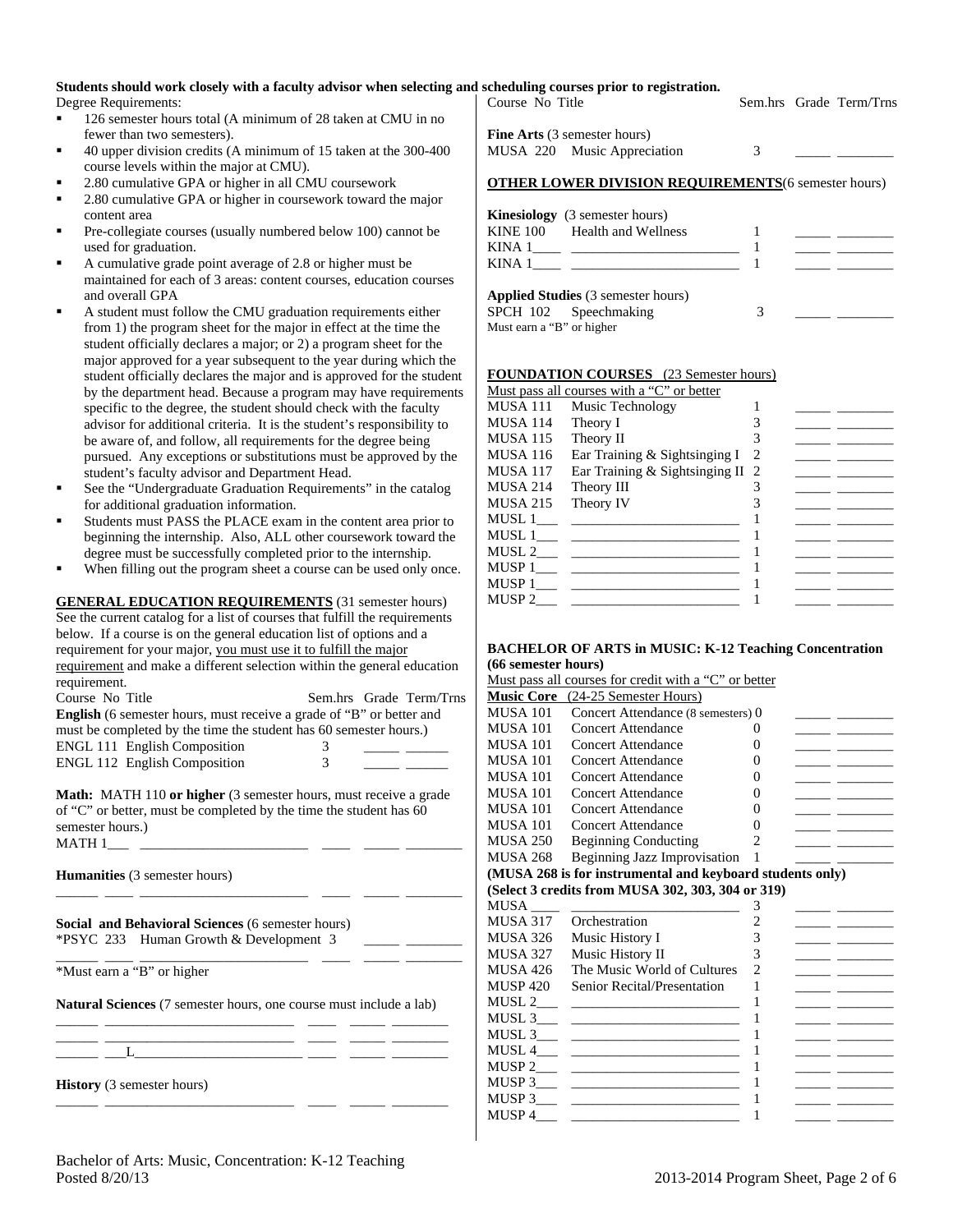#### **MUSIC EDUCATION K-12 REQUIREMENTS**

| (24-25 Semester hours) |                                                           |                |         |  |
|------------------------|-----------------------------------------------------------|----------------|---------|--|
|                        | MUSA 137 Class Voice I                                    | 1 w/lab        |         |  |
|                        | (MUSA 137 is for instrumental and keyboard students only) |                |         |  |
| MUSA 232               | String Pedagogy & Materials                               | $\mathcal{L}$  |         |  |
| MUSA 233               | Woodwind Pedagogy and                                     |                |         |  |
|                        | Materials                                                 | 2              |         |  |
| MUSA 234               | Brass Pedagogy and Materials                              | $\mathfrak{D}$ |         |  |
| MUSA 235               | Percussion Pedagogy and                                   |                |         |  |
|                        | Materials                                                 | 2              |         |  |
| MUSA 240               | Introduction to Music                                     |                |         |  |
|                        | Education                                                 | $\mathfrak{D}$ |         |  |
| MUSA 337 Diction       |                                                           |                | 2 w/lab |  |
|                        | (MUSA 337 is for vocal students only)                     |                |         |  |
| <b>MUSA 340</b>        | Teaching Elementary & General                             |                |         |  |
|                        | Music                                                     | 3              |         |  |
|                        | MUSA 350A, B Advanced Conducting:                         |                |         |  |
|                        | Choral or Instrumental                                    | 2              |         |  |
|                        | (Select 2 credits from MUSA 350 A or 350 B)               |                |         |  |
|                        |                                                           |                |         |  |
| MUSA 440               | Teaching Vocal Music K-12                                 | 3              |         |  |
| <b>MUSA 441</b>        | <b>Teaching Instrumental</b>                              |                |         |  |
|                        | Music K-12                                                | 3              |         |  |

| Course No Title                                                                                                                      |  | Sem.hrs Grade Term/Trns |
|--------------------------------------------------------------------------------------------------------------------------------------|--|-------------------------|
| MUSA 442<br>A, B Teaching Special Ensembles:<br>Choral or Instrumental<br>(Select 2 credits from MUSA 442 A or 442 B)                |  |                         |
| 160 Field Experience Hours                                                                                                           |  |                         |
| <b>Additional Requirements</b><br>• Students must meet departmental recital/concert attendance<br>requirements.                      |  |                         |
| • Students deficient in piano skills will be required to complete<br>1 5330 L 100 (0) 1 5330 L 101 (0) 1 5330 L 000 (0) 1 5330 L 001 |  |                         |

- MUSA 130 (2), MUSA 131 (2), MUSA 230 (2), MUSA 231 (2), in the first two years.
- Some General Education credits will have to be completed in the junior year.

### **K-12 Licensure Requirements** (17 Semester Hours)

\*Prerequisites: ENGL 111 & 112 (or ENGL 129), SPCH 102, PSYC 233, EDUC 211 (All with grade of "B" or higher) and MATH 110 or higher (with grade of "C" or higher) and formal acceptance to the Teacher Education Program

| Course No Title     |                                             |   | Sem.hrs Grade Term |                  |                            |
|---------------------|---------------------------------------------|---|--------------------|------------------|----------------------------|
| EDUC <sub>211</sub> | <b>Foundations of Education</b>             |   |                    | 2 semester hours | 20 Field Experience Hours  |
| $EDUC342*$          | Pedagogy & Assessment:<br>Secondary/ $K-12$ |   |                    | 3 semester hours | 20 Field Experience Hours  |
| EDUC499D            | Teaching Internship/Colloq.:<br>Elementary  | 6 |                    | 6 semester hours | 300 Field Experience Hours |
| EDUC499H            | Teaching Internship/Colloq.:<br>Secondary   | 6 |                    | 6 semester hours | 300 Field Experience Hours |

**\*\*All EDUC prefix courses listed above must be completed with a grade of B or better to progress through the program sequence.**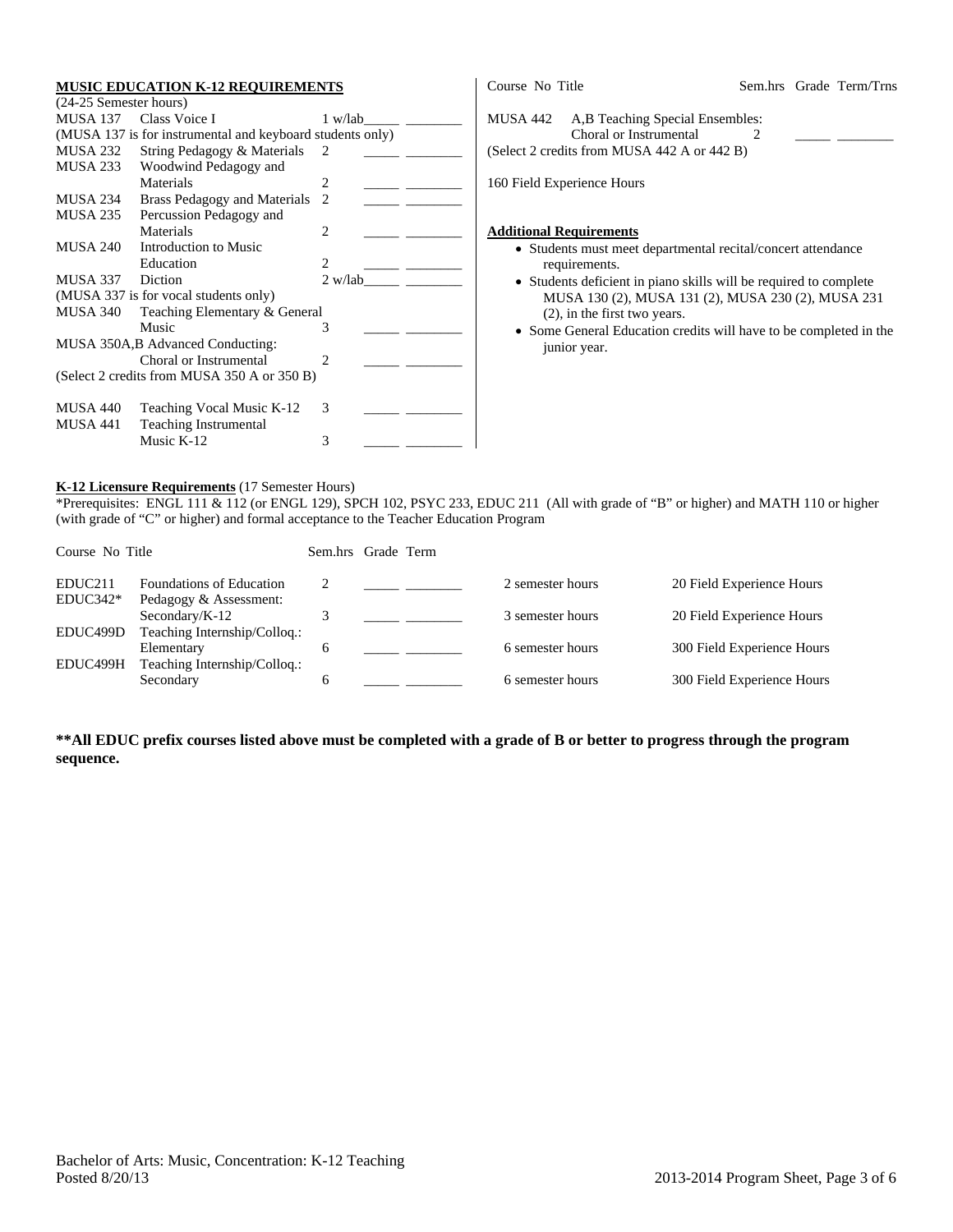## **SUGGESTED COURSE SEQUENCING FOR A MAJOR IN MUSIC – MUSIC EDUCATION K-12**

This is a recommended sequence of course work required by the CDHE for students wishing to graduate in four years. A course sequence to graduate in 4 ½ years follows this one. Certain courses may have prerequisites or are only offered during the Fall or Spring semesters. It is the student's responsibility to meet with the assigned advisor and check the 2 year course matrix on the website for course availability. A course offering schedule specific to music is found on the department's website under student resources. NOTE: Hours in parenthesis indicates courses that are on a two year rotation. Plan carefully.

|                          |                              | <b>FRESHMAN YEAR</b> |                        |                                                  |              |
|--------------------------|------------------------------|----------------------|------------------------|--------------------------------------------------|--------------|
| <b>Fall Semester</b>     |                              | <b>Hours</b>         | <b>Spring Semester</b> |                                                  | <b>Hours</b> |
| <b>MUSA 101</b>          | <b>Concert Attendance</b>    |                      | <b>MUSA 101</b>        | <b>Concert Attendance</b>                        | 0            |
| <b>MUSA 114</b>          | Theory $I$ – Introduction    |                      | <b>MUSA 115</b>        | Theory II – Diatonic Concepts                    |              |
| <b>MUSA 116</b>          | Ear Training/Sight Singing I |                      | <b>MUSA 117</b>        | Ear Training/Sight Singing II                    |              |
| <b>MUSA 111</b>          | Music Technology             | $\left(1\right)$     | <b>MUSA 111</b>        | Music Technology                                 | (1)          |
| MUSL 1                   | <b>Applied Music Lessons</b> |                      | MUSL 1                 | <b>Applied Music Lessons</b>                     |              |
| MUSP <sub>1</sub>        | Performance Ensemble         |                      | MUSP <sub>1</sub>      | Performance Ensemble                             |              |
| ENGL 111                 | <b>English Composition</b>   |                      | <b>ENGL 112</b>        | <b>English Composition</b>                       |              |
| KINA                     | Activity                     |                      | <b>KINE 100</b>        | <b>Health and Wellness</b>                       |              |
| <b>PYSC 233</b>          | Human Growth and Development |                      | <b>SPCH 102</b>        | <b>Applied Studies General Education</b>         |              |
| <b>General Education</b> | <b>Natural Science</b>       |                      |                        | General Education Social and Behavioral Sciences |              |
|                          |                              | $17-18$              |                        |                                                  | 17-18        |

|                          |                                 | <b>SOPHOMORE YEAR</b> |                        |                                             |              |
|--------------------------|---------------------------------|-----------------------|------------------------|---------------------------------------------|--------------|
| <b>Fall Semester</b>     |                                 | <b>Hours</b>          | <b>Spring Semester</b> |                                             | <b>Hours</b> |
| <b>MUSA 101</b>          | <b>Concert Attendance</b>       |                       | <b>MUSA 101</b>        | Concert Attendance                          | 0            |
| <b>MUSA 214</b>          | Theory III – Chromatic Concepts |                       | <b>MUSA 215</b>        | Theory IV – $20^{th}$ Cent. Form & Analysis | 3            |
| <b>MUSA 240</b>          | Introduction to Music Education | ↑                     | <b>MUSA 220</b>        | Music Appreciation - Fine Arts Gen Ed       |              |
| MUSA 2xx                 | String OR Woodwind Pedagogy     | 2                     | MUSL 2                 | <b>Applied Music Lessons</b>                |              |
| <b>MUSA 268</b>          | Beginning Jazz Improvisation    |                       | MUSP 2                 | Performance Ensemble                        |              |
| MUSL 2                   | <b>Applied Music Lessons</b>    |                       | MUSA 2xx               | <b>Brass OR Percussion Pedagogy</b>         |              |
| MUSP 2                   | Performance Ensemble            |                       | <b>MUSA 250</b>        | <b>Beginning Conducting</b>                 |              |
| <b>MATH 110</b>          | College Mathematics (or higher) |                       | MUSA 3                 | Symphonic/Choral Literature OR              | (3)          |
| <b>General Education</b> | <b>Humanities</b>               |                       | <b>MUSA 426</b>        | The Music of World Cultures                 | (2)          |
| <b>General Education</b> | Natural Science w/Lab           | $\overline{4}$        | MUSA 4                 | Instrumental OR Vocal Methods KI32          |              |
|                          |                                 | 20                    | EDUC <sub>211</sub>    | Foundations in Education                    |              |
|                          |                                 |                       |                        |                                             | 19-20        |

### **JUNIOR YEAR**

| <b>Fall Semester</b> |                                        | <b>Hours</b> | <b>Spring Semester</b> |                                      | <b>Hours</b> |
|----------------------|----------------------------------------|--------------|------------------------|--------------------------------------|--------------|
| <b>MUSA 101</b>      | <b>Concert Attendance</b>              | O            | MUSA 101               | Concert Attendance                   | $\Omega$     |
| MUSA 2xx             | String OR Woodwind Pedagogy            | ↑            | MUSA 2xx               | <b>Brass OR Percussion Pedagogy</b>  | 2            |
| <b>MUSA xxx</b>      | Teaching Elem Music OR                 | (3)          | MUSA 3xx               | Symphonic/Choral Literature OR       | (3)          |
|                      | <b>Teaching Special Ensembles</b>      | (2)          | MUSA 426               | The Music of World Cultures          | (2)          |
| MUSA 350             | <b>Advanced Conducting</b>             |              | MUSA 4xx               | Instrumental <b>OR</b> Vocal Methods |              |
| MUSA 326             | Music History and Literature I         |              | <b>MUSA 327</b>        | Music History and Literature II      |              |
| MUSL 3               | <b>Applied Music Lessons</b>           |              | MUSL 3                 | <b>Applied Music Lessons</b>         |              |
| MUSP <sub>3</sub>    | Performance Ensemble                   |              | MUSP <sub>3</sub>      | Performance Ensemble                 |              |
| <b>MUSA 302</b>      | Keyboard Literature (KB students only) | (3)          | EDUC <sub>342</sub>    | Pedagogy and Assessment              |              |
| <b>MUSA 337</b>      | Diction (vocal students only)          | (2)          |                        |                                      | $15-16$      |
|                      |                                        | 13-15        |                        |                                      |              |

|                          |                                          | <b>SENIOR YEAR</b> |                        |                                    |              |
|--------------------------|------------------------------------------|--------------------|------------------------|------------------------------------|--------------|
| <b>Fall Semester</b>     |                                          | <b>Hours</b>       | <b>Spring Semester</b> |                                    | <b>Hours</b> |
| <b>MUSA 101</b>          | <b>Concert Attendance</b>                |                    | EDUC <sub>499</sub> D  | <b>Student Teaching Internship</b> | 6            |
| <b>MUSA 317</b>          | Orchestration                            |                    | EDUC <sub>499H</sub>   | <b>Student Teaching Internship</b> | 6            |
| <b>MUSA 137</b>          | Class Voice (instr $& kb$ students only) |                    |                        |                                    |              |
| MUSA                     | Teaching Elem Music OR                   | (3)                |                        |                                    | 12           |
|                          | <b>Teaching Special Ensembles</b>        | (2)                |                        |                                    |              |
| MUSL 4                   | <b>Applied Music Lessons</b>             |                    |                        |                                    |              |
| MUSP 4                   | Performance Ensemble                     |                    |                        |                                    |              |
| <b>General Education</b> | History                                  |                    |                        |                                    |              |
| <b>MUSA 302</b>          | Keyboard Literature (KB students only)   | (3)                |                        |                                    |              |
| <b>MUSA 337</b>          | Diction (vocal students only)            | (2)                |                        |                                    |              |
| KINA                     | Activity                                 |                    |                        |                                    |              |
| <b>MUSP 420</b>          | Senior Recital/Presentation              | $12 - 16$          |                        |                                    |              |

Bachelor of Arts: Music, Concentration: K-12 Teaching Posted 8/20/13 2013-2014 Program Sheet, Page 4 of 6

19-20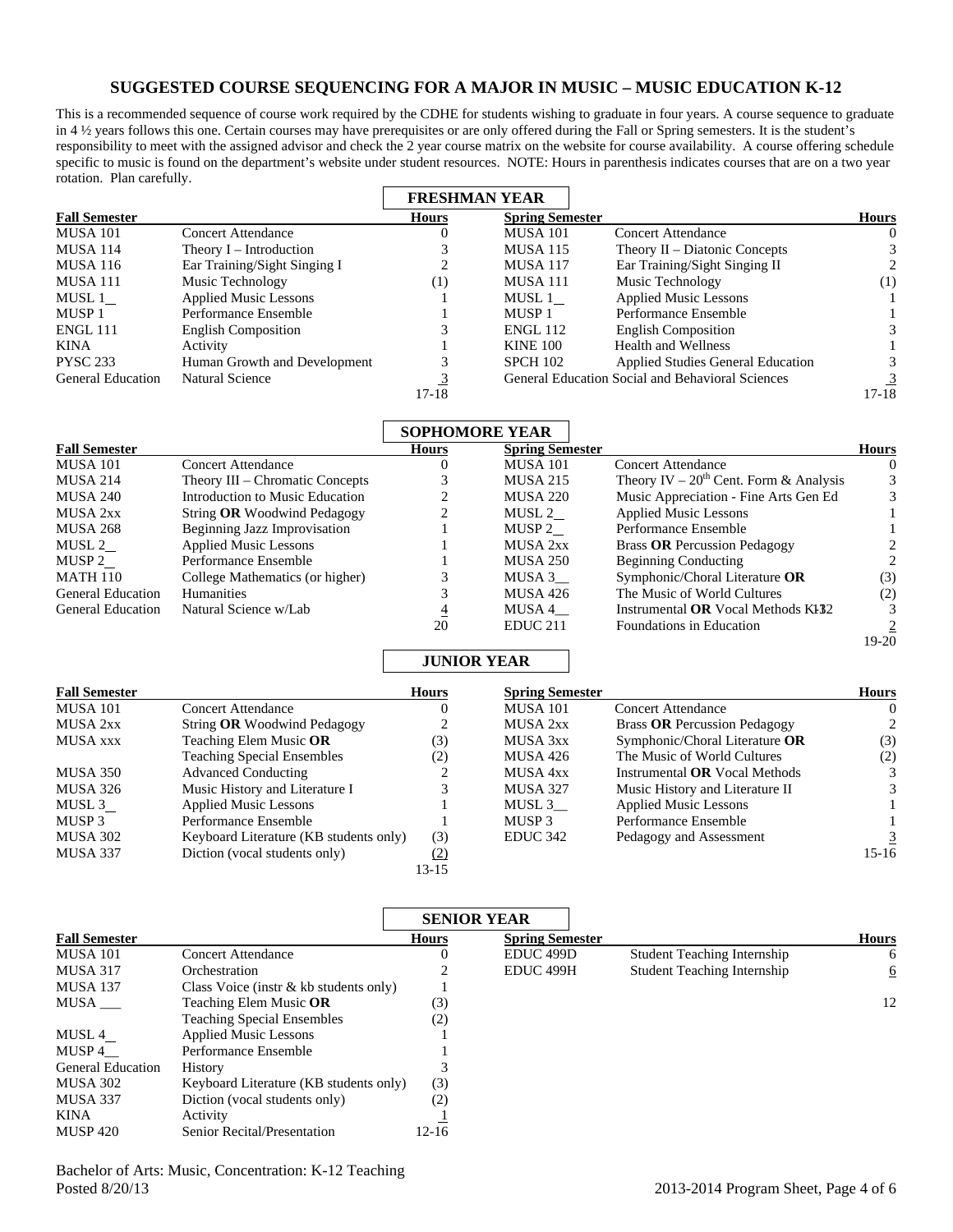# **SUGGESTED COURSE SEQUENCING FOR A MAJOR IN MUSIC – MUSIC EDUCATION K-12 – 4 ½ year course sequence**

This is a recommended sequence of course work for students wishing to graduate in 4 1/2 years.. Certain courses may have prerequisites or are only offered during the Fall or Spring semesters. It is the student's responsibility to meet with the assigned advisor and check the 2 year course matrix on the website for course availability. A course offering schedule specific to music is found on the department's website under student resources. NOTE: Hours in parenthesis indicates courses that are on a two year rotation. Plan carefully.

|                      |                              |                     | <b>FRESHMAN YEAR</b>   |                                          |              |
|----------------------|------------------------------|---------------------|------------------------|------------------------------------------|--------------|
| <b>Fall Semester</b> |                              | <b>Hours</b>        | <b>Spring Semester</b> |                                          | <b>Hours</b> |
| <b>MUSA 101</b>      | <b>Concert Attendance</b>    | 0                   | <b>MUSA 101</b>        | <b>Concert Attendance</b>                | $\theta$     |
| <b>MUSA 114</b>      | Theory $I$ – Introduction    |                     | <b>MUSA 115</b>        | Theory II – Diatonic Concepts            |              |
| <b>MUSA 116</b>      | Ear Training/Sight Singing I |                     | <b>MUSA 117</b>        | Ear Training/Sight Singing II            | 2            |
| <b>MUSA 111</b>      | Music Technology             | $\scriptstyle{(1)}$ | <b>MUSA 111</b>        | Music Technology                         | (1)          |
| MUSL 1               | <b>Applied Music Lessons</b> |                     | MUSL 1                 | <b>Applied Music Lessons</b>             |              |
| MUSP <sub>1</sub>    | Performance Ensemble         |                     | MUSP <sub>1</sub>      | Performance Ensemble                     |              |
| <b>ENGL 111</b>      | <b>English Composition</b>   |                     | <b>ENGL 112</b>        | <b>English Composition</b>               |              |
| KINA                 | Activity                     |                     | <b>KINE 100</b>        | Health and Wellness                      |              |
| <b>PYSC 233</b>      | Human Growth and Development |                     | <b>SPCH 102</b>        | <b>Applied Studies General Education</b> |              |
|                      |                              | 14-15               |                        |                                          | $14 - 15$    |

|                                   |                                                      |                | <b>SOPHOMORE YEAR</b>  |                                                  |                             |
|-----------------------------------|------------------------------------------------------|----------------|------------------------|--------------------------------------------------|-----------------------------|
| <b>Fall Semester</b>              |                                                      | <b>Hours</b>   | <b>Spring Semester</b> |                                                  | <b>Hours</b>                |
| <b>MUSA 101</b>                   | <b>Concert Attendance</b>                            | $\mathbf{0}$   | <b>MUSA 101</b>        | <b>Concert Attendance</b>                        | $\Omega$                    |
| <b>MUSA 137</b>                   | Class Voice (inst & kb students only)                | 1              | <b>MUSA 215</b>        | Theory IV – $20^{th}$ Cent. Form & Analysis      | $\ensuremath{\mathfrak{Z}}$ |
| <b>MUSA 214</b>                   | Theory III - Chromatic Concepts                      | 3              | MUSL 2                 | <b>Applied Music Lessons</b>                     | $\mathbf{1}$                |
| <b>MUSA 240</b>                   | Introduction to Music Education                      | 2              | MUSP $2$               | Performance Ensemble                             | $\mathbf{1}$                |
| MUSA 2xx                          | String OR Woodwind Pedagogy                          | 2              | <b>MUSA 2xx</b>        | <b>Brass OR Percussion Pedagogy</b>              | $\sqrt{2}$                  |
| <b>MUSA 268</b>                   | <b>Beginning Jazz Improvisation</b>                  | 1              | <b>MUSA 250</b>        | <b>Beginning Conducting</b>                      | $\overline{c}$              |
| MUSL $2$                          | <b>Applied Music Lessons</b>                         |                |                        | General Education Social and Behavioral Sciences | $\mathfrak{Z}$              |
| MUSP $2$                          | Performance Ensemble                                 |                | EDUC <sub>211</sub>    | Foundations in Education                         | $\overline{2}$              |
| <b>MATH 110</b>                   | College Mathematics (or higher)                      | 3              |                        |                                                  | 14                          |
| <b>General Education</b>          | Humanities                                           | $\overline{3}$ |                        |                                                  |                             |
|                                   |                                                      | 17             |                        |                                                  |                             |
|                                   |                                                      |                | <b>JUNIOR YEAR</b>     |                                                  |                             |
| <b>Fall Semester</b>              |                                                      | <b>Hours</b>   | <b>Spring Semester</b> |                                                  | $14-18$<br><b>Hours</b>     |
| <b>MUSA 101</b>                   | <b>Concert Attendance</b>                            | $\overline{0}$ | <b>MUSA 101</b>        | <b>Concert Attendance</b>                        | $\overline{0}$              |
| MUSA 2xx                          | String OR Woodwind Pedagogy                          | 2              | MUSA 2xx               | <b>Brass OR Percussion Pedagogy</b>              | $\mathbf{2}$                |
| <b>MUSA xxx</b>                   | Teaching Elem Music OR                               | (3)            | MUSA 3xx               | Symphonic/Choral Literature OR                   | (3)                         |
|                                   | <b>Teaching Special Ensembles</b>                    | (2)            | <b>MUSA 426</b>        | The Music of World Cultures                      | (2)                         |
| <b>MUSA 350</b>                   | <b>Advanced Conducting</b>                           | 2              | MUSL 3                 |                                                  | 1                           |
|                                   |                                                      |                |                        | <b>Applied Music Lessons</b>                     |                             |
| MUSL $3$                          | <b>Applied Music Lessons</b><br>Performance Ensemble | 1              | MUSP <sub>3</sub>      | Performance Ensemble                             | 1                           |
| MUSP 3                            |                                                      | 1              | MUSA 4_                | Instrumental <b>OR</b> Vocal Methods K-12        | $\mathfrak{Z}$              |
| <b>EDUC 342</b>                   | Pedagogy and Assessment                              | 3              | <b>MUSA 220</b>        | Music Appreciation-Fine Arts Gen Ed              | 3                           |
| <b>MUSA 302</b>                   | Keyboard Literature (KB students only)               | (3)            |                        |                                                  | $12-13$                     |
| MUSA 337                          | Diction (vocal students only)                        | (2)            |                        |                                                  |                             |
| <b>General Education</b>          | <b>Natural Science</b>                               | 3              |                        |                                                  |                             |
|                                   |                                                      |                | <b>SENIOR YEAR</b>     |                                                  |                             |
| <b>Fall Semester</b>              |                                                      | <b>Hours</b>   | <b>Spring Semester</b> |                                                  | <b>Hours</b>                |
| <b>MUSA 101</b>                   | <b>Concert Attendance</b>                            | $\overline{0}$ | <b>MUSA 101</b>        | Concert Attendance                               | $\overline{0}$              |
| <b>MUSA 317</b>                   | Orchestration                                        | 2              | MUSA 3xx               | Symphonic/Choral Literature OR                   | (3)                         |
| $MUSA$ <sub>___</sub>             | Teaching Elem Music OR                               | (3)            | <b>MUSA 426</b>        | The Music of World Cultures                      | (2)                         |
|                                   | <b>Teaching Special Ensembles</b>                    | (2)            | MUSA 4xx               | Instrumental OR Vocal Methods K-12               | 3                           |
| $MUSL$ 4 $\_$                     | <b>Applied Music Lessons</b>                         | 1              | <b>MUSA 327</b>        | Music History and Literature II                  | 3                           |
| $MUSP$ 4_                         | Performance Ensemble                                 | 1              | <b>MUSP 420</b>        | Senior Recital/Presentation                      | $\mathbf{1}$                |
| <b>MUSA 326</b>                   | Music History and Literature I                       | 3              |                        | General Education Natural Science w/lab          |                             |
| <b>General Education</b>          | History                                              | 3              |                        |                                                  | $13 - 14$                   |
| MUSA 302                          | Keyboard Literature (KB students only)               | (3)            |                        |                                                  |                             |
| <b>MUSA 337</b>                   | Diction (vocal students only)                        | (2)            |                        |                                                  |                             |
| KINA                              | Activity                                             | 1              |                        |                                                  |                             |
|                                   |                                                      | 13-17          |                        |                                                  |                             |
| <b>Fall Semester - Fifth Year</b> |                                                      | <b>Hours</b>   |                        |                                                  |                             |

Bachelor of Arts: Music, Concentration: K-12 Teaching Posted 8/20/13 2013-2014 Program Sheet, Page 5 of 6

EDUC 499D Student Teaching Internship 6 EDUC 499H Student Teaching Internship 6